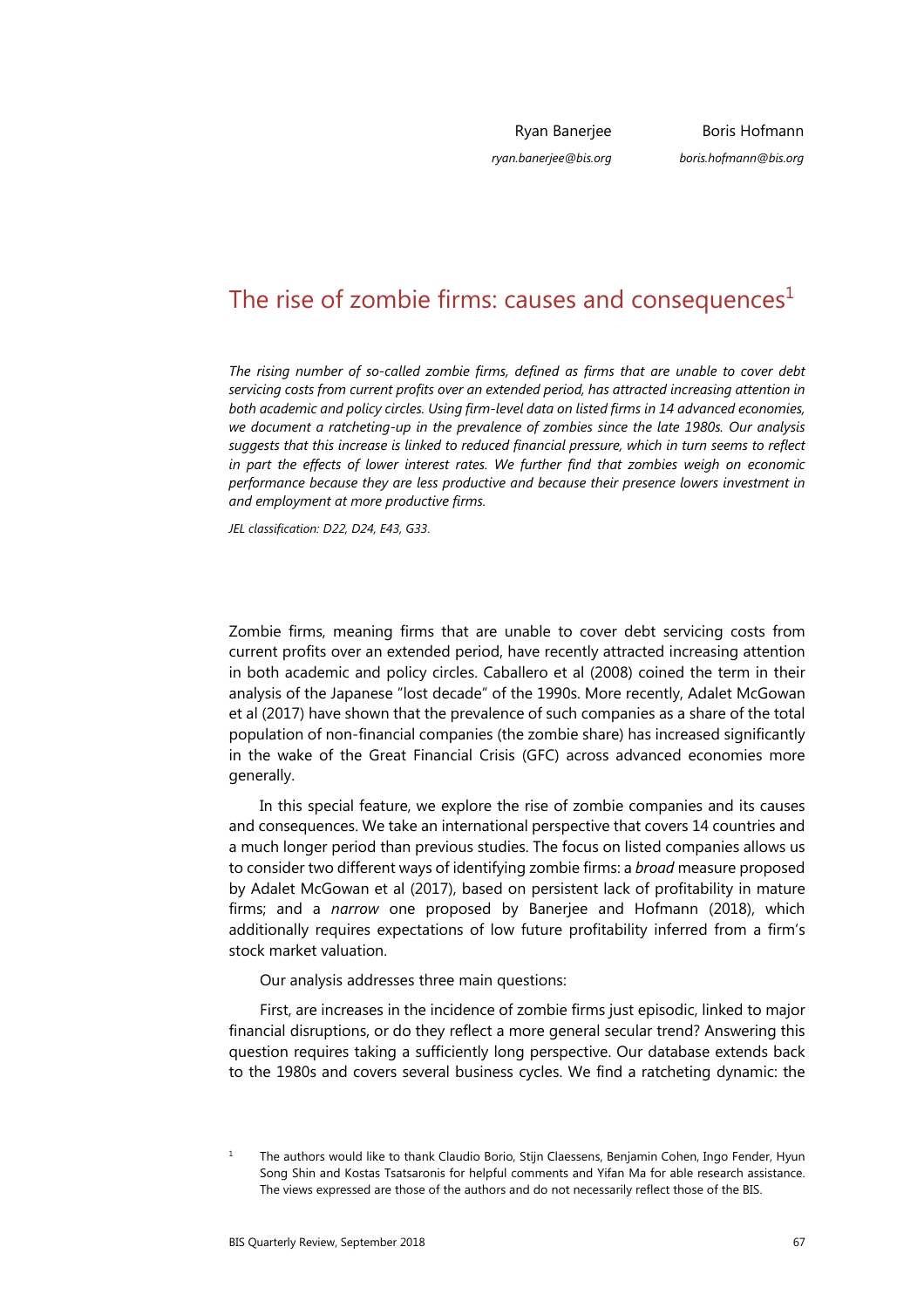#### Key takeaways

- The prevalence of zombie firms has ratcheted up since the late 1980s.
- This appears to be linked to reduced financial pressure, reflecting in part the effects of lower interest rates.
- Zombie firms are less productive and crowd out investment in and employment at more productive firms.
- When identifying zombie firms, it appears to be important to take into account expected future profitability in addition to weak past performance.

share of zombie companies has trended up over time through upward shifts in the wake of economic downturns that are not fully reversed in subsequent recoveries.

Second, what are the causes of the rise of zombie firms? Previous studies have focused on the role of weak banks that roll over loans to non-viable firms rather than writing them off (Storz et al (2017), Schivardi et al (2017)). This keeps zombie companies on life support. A related but less explored factor is the drop in interest rates since the 1980s. The ratcheting-down in the level of interest rates after each cycle has potentially reduced the financial pressure on zombies to restructure or exit (Borio and Hofmann (2017)). Our results indeed suggest that lower rates tend to push up zombie shares, even after accounting for the impact of other factors.

Third, what are the economic consequences of the rise of zombie companies? Previous studies have shown that zombies tend to be less productive (Caballero et al (2008), Adalet McGowan et al (2017)). Therefore, the higher share of zombie companies could be weighing on aggregate productivity. Moreover, the survival of zombie firms may crowd out investment in and employment at healthy firms. Our findings confirm these effects for more countries and a longer period. However, we find evidence of crowding-out only for the narrow measure of zombie firms. This suggests that it is important to consider expectations of future profitability in addition to current profitability when classifying firms as zombies.

The remainder of the special feature is organised as follows. The first section documents the upward trend in the share of zombie firms since the 1980s. The second assesses the causes of their rise. The third explores the consequences for productivity and the performance of non-zombie firms. We conclude by considering some policy implications.

# The rise of zombie firms

When is a company a zombie? Lack of profitability over an extended period is obviously an important criterion, especially if the company cannot service its debts. A second criterion is age: young companies may need more time for investment projects to deliver returns. Finally, low expected profitability should be important. Profitability today could be low because of a corporate restructuring or new investments that may eventually increase profitability.<sup>[2](#page-1-0)</sup>

<span id="page-1-0"></span><sup>2</sup> Another criterion proposed in the literature is whether a firm is receiving "subsidised" credit. Caballero et al (2008) and Acharya et al (2018) identify zombie firms as companies that received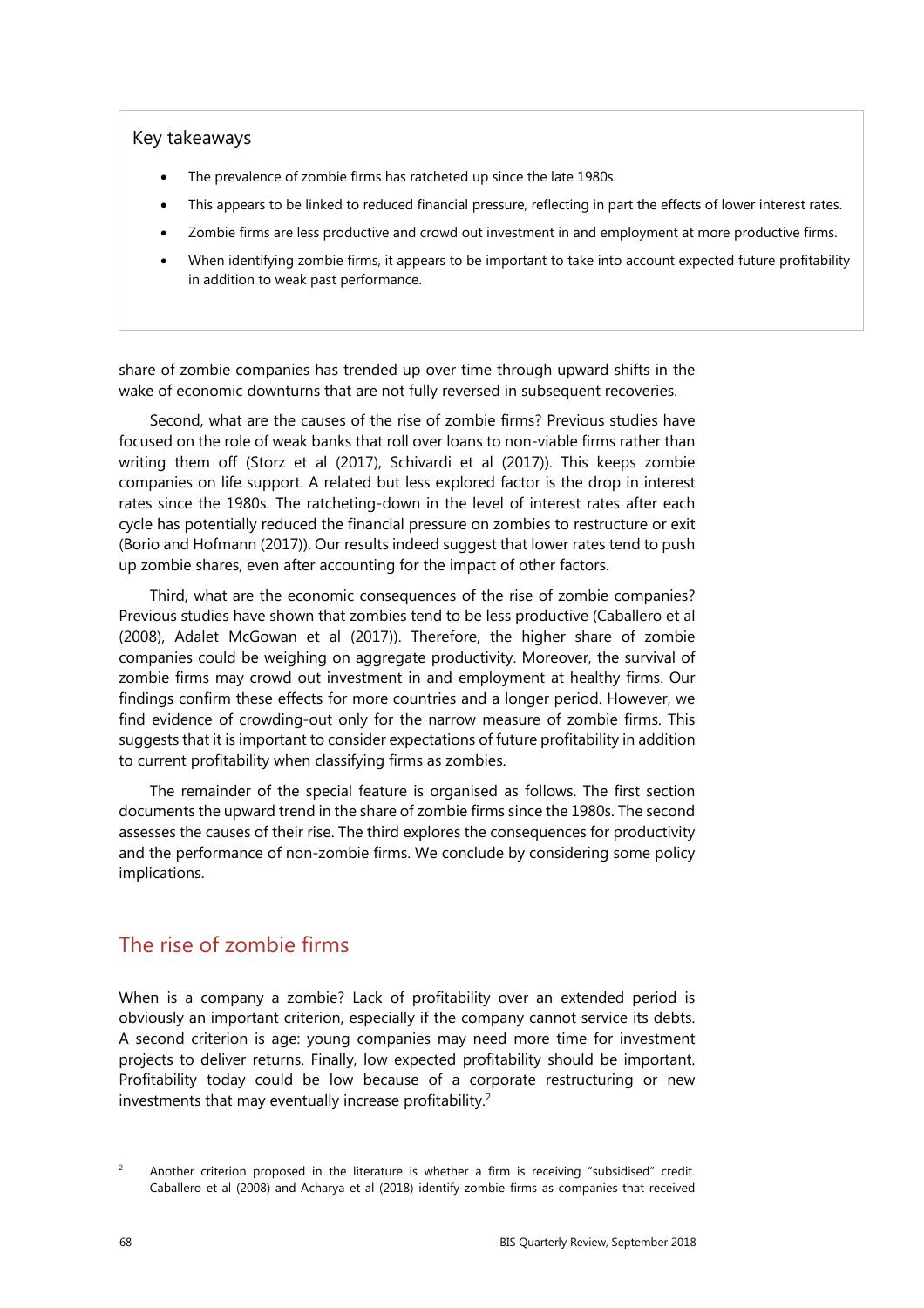Here we apply two alternative zombie classifications to listed non-financial corporates in 14 advanced economies using the Worldscope database covering 32,000 companies.<sup>3</sup> The first, broader measure follows Adalet McGowan et al (2017) and identifies a firm as a zombie if its interest coverage ratio (ICR) has been less than one for at least three consecutive years and if it is at least 10 years old. The second measure is narrower. Following Banerjee and Hofmann (2018), and exploiting the fact that our database covers only listed companies for which we can observe stock market valuations, it adds the requirement that zombies should have comparatively low expected future growth potential. Specifically, zombies are required to have a ratio of their assets' market value to their replacement cost (Tobin's q) that is below the median within their sector in any given year.

The zombies under the two definitions are very similar with respect to their current profitability, but qualitatively different in their profitability prospects. Graph 1 shows that, for non-zombie firms, the median ICR is over four times earnings under both definitions. As the majority of zombie firms make losses, the median ICRs are below minus 7 under the broad measure and around minus 5 under the narrow one. A striking difference between the broad and narrow zombie measure emerges, however, with respect to expected future profitability, as measured by Tobin's q. Under the broad measure, the median Tobin's q of zombie firms is higher than that of non-zombies. Investors are therefore optimistic about the future prospects of



 $1$  Sample medians based on data for 14 advanced economies over the period 1987–2016. Interest coverage ratio = ratio of earnings before interest and taxation to interest paid; Tobin's q = the sum of the market value of equity and liabilities divided by the sum of the book value of equity and debt. <sup>2</sup> Firms with an interest coverage ratio less than one for three consecutive years and over 10 years old. <sup>3</sup> Broad zombies with a Tobin's q below the median firm in the sector in a given year.

<span id="page-2-0"></span>Sources: Datastream Worldscope; authors' calculations.

subsidised credit at rates below those for the most creditworthy companies. This identification has three potential drawbacks. First, identifying such credit with precision is difficult. Second, banks may grant subsidised credit for other reasons, such as long-standing relationships. Finally, when interest rates are very low for a long time, subsidised lending rates would have to be near zero or even negative. For these reasons, we adopt definitions that rest on the notion of persistent unprofitability, age and pessimistic market perceptions. In Banerjee and Hofmann (2018), we also assess the prevalence of subsidised credit and examine how the results based on such a definition would compare with those using the definitions adopted here.

3 We include firms from Australia, Belgium, Canada, Denmark, France, Germany, Italy, Japan, the Netherlands, Spain, Sweden, Switzerland, the United Kingdom and the United States.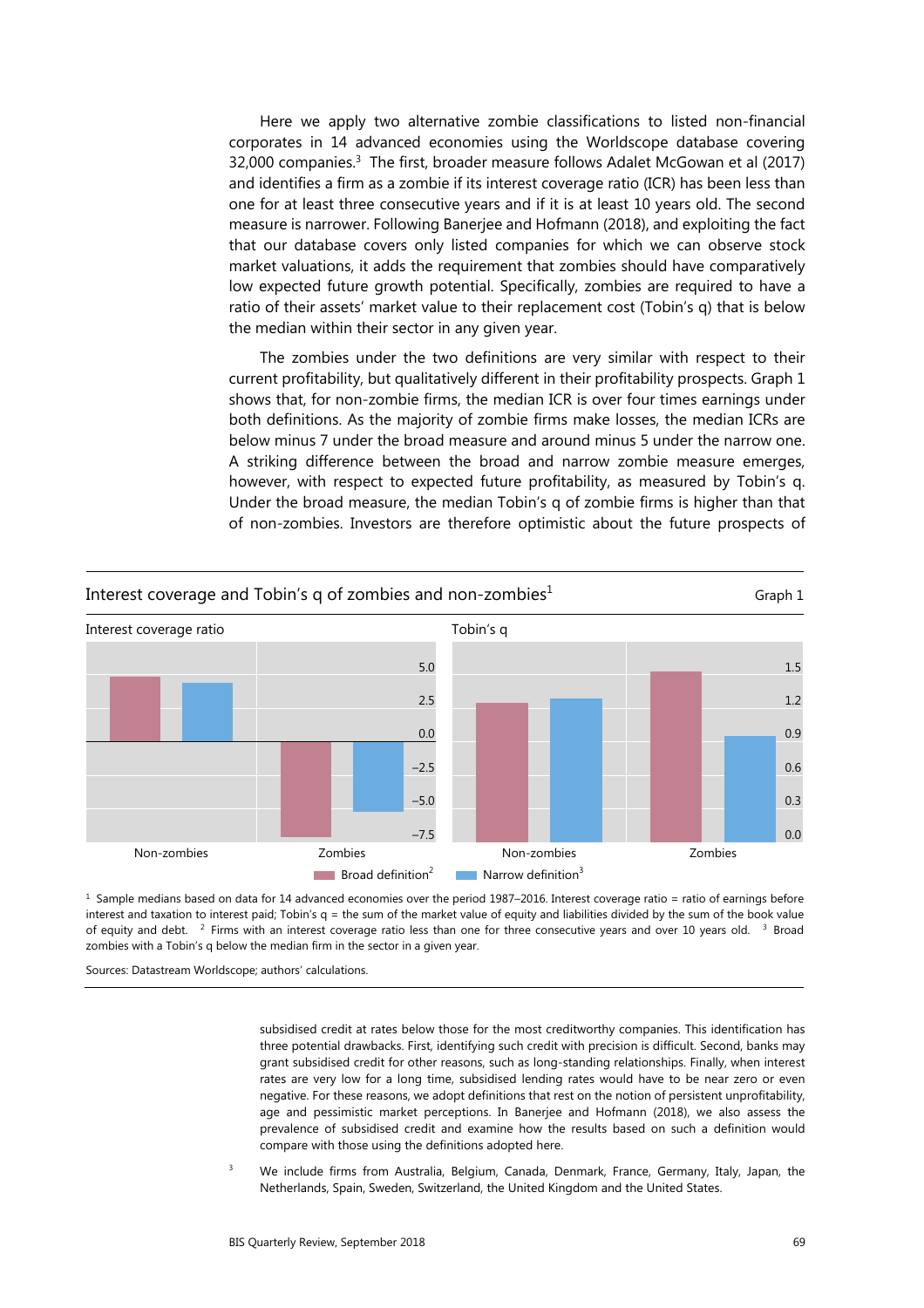#### Zombie firms are on the rise and survive for longer $1$



<sup>1</sup> Simple averages of zombies as a share of all listed non-financial firms in the Worldscope database from Australia, Belgium, Canada, Denmark, France, Germany, Italy, Japan, the Netherlands, Spain, Sweden, Switzerland, the United Kingdom and the United States. 2 Firms with an interest coverage ratio less than one for three consecutive years and over 10 years old. <sup>3</sup> Broad zombies with a Tobin's q below the median firm in the sector in a given year.

Sources: Banerjee and Hofmann (2018); Datastream Worldscope; authors' calculations.

many of these zombie firms, more so than that for the non-zombies.<sup>[4](#page-3-0)</sup> By definition the narrow measure, which is designed to purge the zombie measure from this anomaly, has a lower median Tobin's q, slightly below one.

Both zombie measures suggest that the prevalence of zombies has increased significantly since the 1980s (Graph 2, red lines). Across 14 advanced economies, their share rose, on average, from around 2% in the late 1980s to some 12% in 2016 under the broad definition (left-hand panel), and from 1% to about 6% according to the narrow measure (right-hand panel). The increase was not steady: upward shifts linked to economic downturns in the early 1990s, the early 2000s and 2008 were reversed only partly in subsequent years.

The rise of zombie firms has been driven by firms staying in the zombie state for longer, rather than recovering or exiting through bankruptcy (Graph 2, blue lines). Specifically, the probability of a zombie remaining a zombie in the following year rose from 60% in the late 1980s to 85% in 2016 (broad measure) and from 40% to 70% (narrow measure).

## Causes

How can corporate zombies survive for longer than in the past? They seem to face less pressure to reduce debt and cut back activity. And in contrast to what might be expected, the main change does not coincide with the GFC, but occurred in the early 2000s. Regression estimates suggest that, pre-2000, zombies (broadly and narrowly

<span id="page-3-0"></span><sup>4</sup> Note that risk also affects Tobin's q. As equity can be viewed as a call option on the value of the firm, if zombies are inherently more risky this could also increase the Tobin's q of a firm.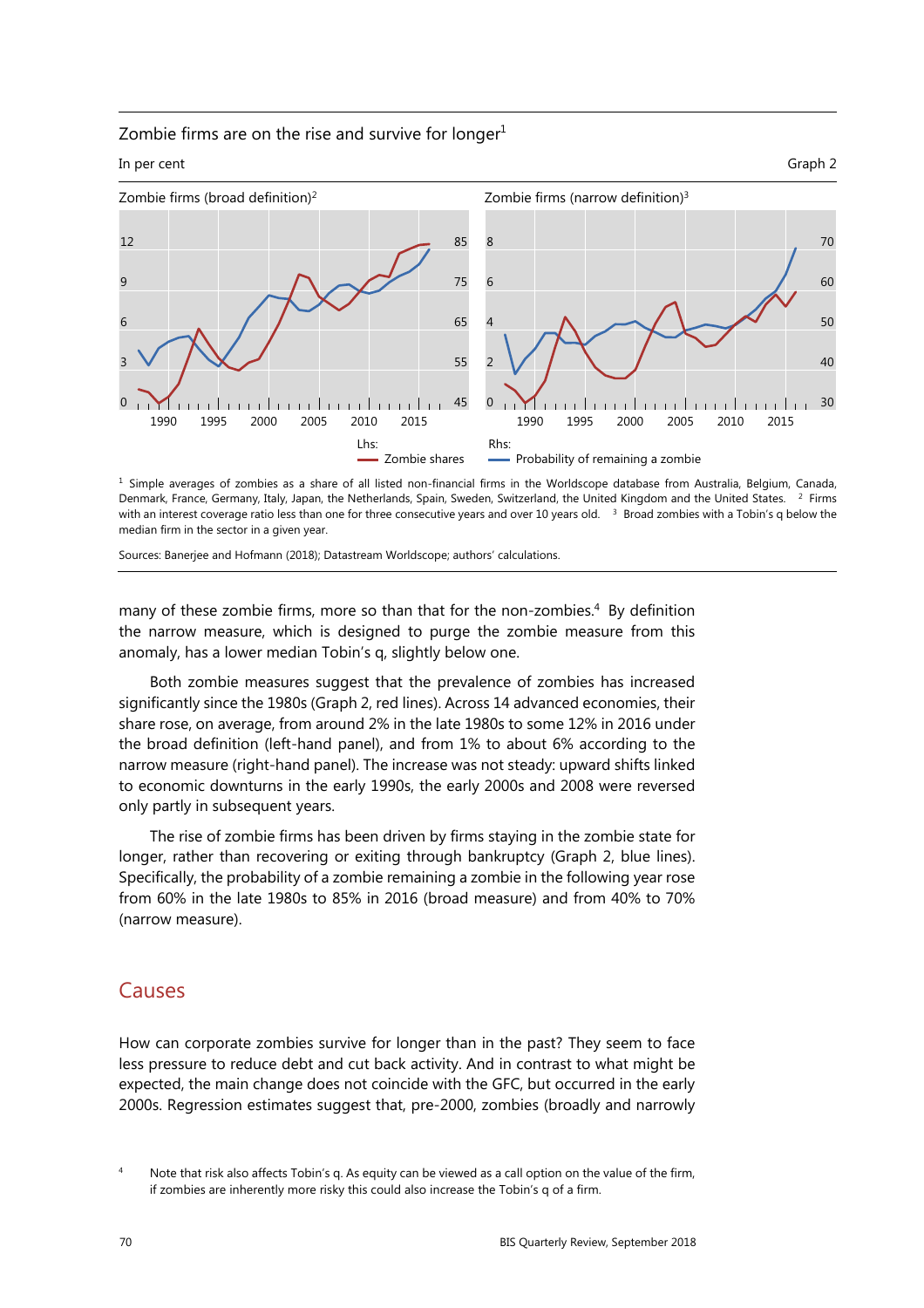defined) cut debt at a rate of just under 2% of total assets a year relative to nonzombie firms. Post-2000, however, the two groups become indistinguishable, as the zombies' (relative) deleveraging speed has slowed down significantly (Graph 3, lefthand panel). There was a further mild slowdown post-2009, but it is not statistically significant. As deleveraging has slowed, zombies have been locking in more resources, hindering reallocation. Specifically, they have significantly slowed down their asset disposals relative to their more profitable peers (right-hand panel). The reduced pressure on zombies does not reflect a relative improvement in their profitability. There was no significant increase in zombies' earnings before interest payments and taxes (EBIT) relative to total assets compared with non-zombies, either since 2000 or since 2009.

Which factors explain this change in zombies' behaviour? The literature has identified weak banks as a potential key cause (Caballero et al (2008)). When their balance sheets are impaired, banks have incentives to roll over loans to non-viable firms rather than writing them off. Formal evidence suggests that weak banks indeed played a role in the wake of the GFC (Storz et al (2017), Schivardi et al (2017)). By inhibiting corporate restructuring, poorly designed insolvency regimes were also at work (Andrews and Petroulakis (2017)).

Another potential, more general factor is the downward trend in interest rates. Mechanically, lower rates should reduce our measure of zombie firms as they improve ICRs by reducing interest expenses, all else equal. However, low rates can also reduce the pressure on creditors to clean up their balance sheets and encourage them to "evergreen" loans to zombies (Borio and Hofmann (2017)). They do so by reducing

#### Zombie firm dynamics changed in the early  $2000s<sup>1</sup>$

In per cent Graph 3 and Graph 3 and Graph 3 and Graph 3 and Graph 3 and Graph 3 and Graph 3 and Graph 3 and Gr



 $^1$  Estimates from the regression  $y_{\text{isct}} = \beta_1 D(\text{zombie}_t) + \beta_2 D(\text{zombie}_t) * D(\text{post-2000}) + \beta_2 D(\text{zombie}_t) * D(\text{post-2009}) + \gamma \text{Controls}_{\text{isct}} + \beta_2 D(\text{zombie}_t)$  $\alpha_{st} + \delta_{ct} + \varepsilon_{isct}$ , where  $D(zombie_t)$  is a dummy variable indicating whether firm *i* is classified as a zombie in period *t*, and  $D(post-2000)$ takes a value of one for years after 2000 while  $D(post-2009)$  takes a value of one for years after 2009. Control variables: ratio of fixed assets to total assets; market-to-book value; logarithm of total assets (TA) in constant 2010 US dollars; ratio of capital expenditures to total assets; ratio of R&D to sales; and dummy variable indicating whether the firm pays a dividend.  $\alpha_{st}$  and  $\delta_{st}$  are sector-year and country-year dummy variables, respectively. <sup>2</sup> Firms with an interest coverage ratio less than one for three consecutive years and over 10 years old. <sup>3</sup> Broad zombies with a Tobin's q below that of the median firm in the sector in a given year.

Sources: Datastream Worldscope; authors' calculations.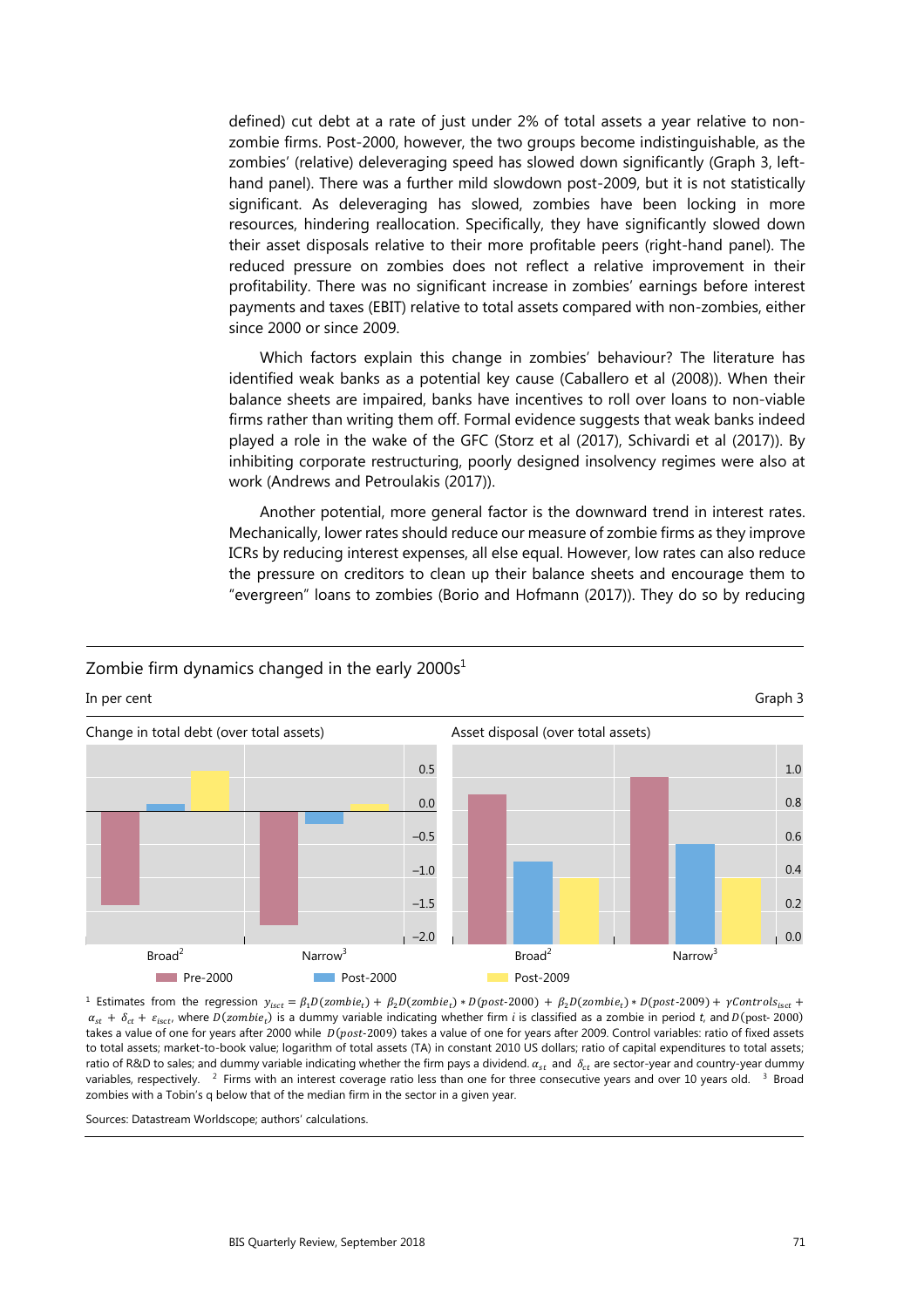Potential drivers of rising zombie shares<sup>1</sup>  $G$ raph 4



 $1$  Price-to-book ratios, policy rates and zombie shares are simple averages from Australia, Belgium, Canada, Denmark, France, Germany, Italy, Japan, the Netherlands, Spain, Sweden, Switzerland, the United Kingdom and the United States. <sup>2</sup> Firms with an interest coverage ratio less than one for three consecutive years, over 10 years old and with a Tobin's q below the median firm in the sector in a given year.

Sources: Datastream; Datastream Worldscope; national data; authors' calculations.

the opportunity cost of cleaning up (the return on alternative assets), cutting the funding cost of bad loans, and increasing the expected recovery rate on those loans.<sup>5</sup> More generally, lower rates may create incentives for risk-taking through the risktaking channel of monetary policy. Since zombie companies are risky debtors and investments, more risk appetite should reduce financial pressure on them. These mechanisms could operate through nominal or inflation-adjusted (real) interest rates, but nominal ones might in practice be more relevant if there is money illusion.<sup>[6,](#page-5-1) [7](#page-5-0)</sup>

Visual inspection suggests that the share of zombie firms is indeed negatively correlated with both bank health and interest rates. There is a rather weak negative correlation between the zombie share and bank health, proxied by banks' price-to-

- <span id="page-5-2"></span>5 Specifically, the decision to charge off or roll over will depend on how the expected repayment from a loan compares with its liquidation value, which is typically its collateral value. So, for given collateral values, higher discounted repayments can induce more banks to roll over a larger part of their bad loans, in particular in crisis times when the market for collateral can be depressed and illiquid. See Lepetit et al (2011) for a formal analysis.
- <span id="page-5-1"></span>6 There is evidence supporting such a link. Specifically, banks' loan charge-offs appear to rise with higher nominal rates (Lepetit et al (2011)) and the interest rate sensitivity of loan loss provisions to increases at low nominal rates (Borio et al (2017)). Moreover, banks enjoying capital gains on asset holdings owing to unconventional policy measures lowering nominal bond yields (specifically the ECB's Outright Monetary Transactions (OMT) programme) appear to have increased their supply of loans mainly to low-quality firms with which they had pre-existing lending relationships (Acharya et al (2018)).
- <span id="page-5-0"></span><sup>7</sup> Yet another factor at work could be the rise of "superstar" firms that have skewed the profitability distribution towards the largest global firms (Autor et al (2017)). The rise of superstar firms may have lowered the profitability of non-superstars, contributing to a rising share of unprofitable firms and hence of zombies. But then the question is why these unprofitable firms have not exited the market.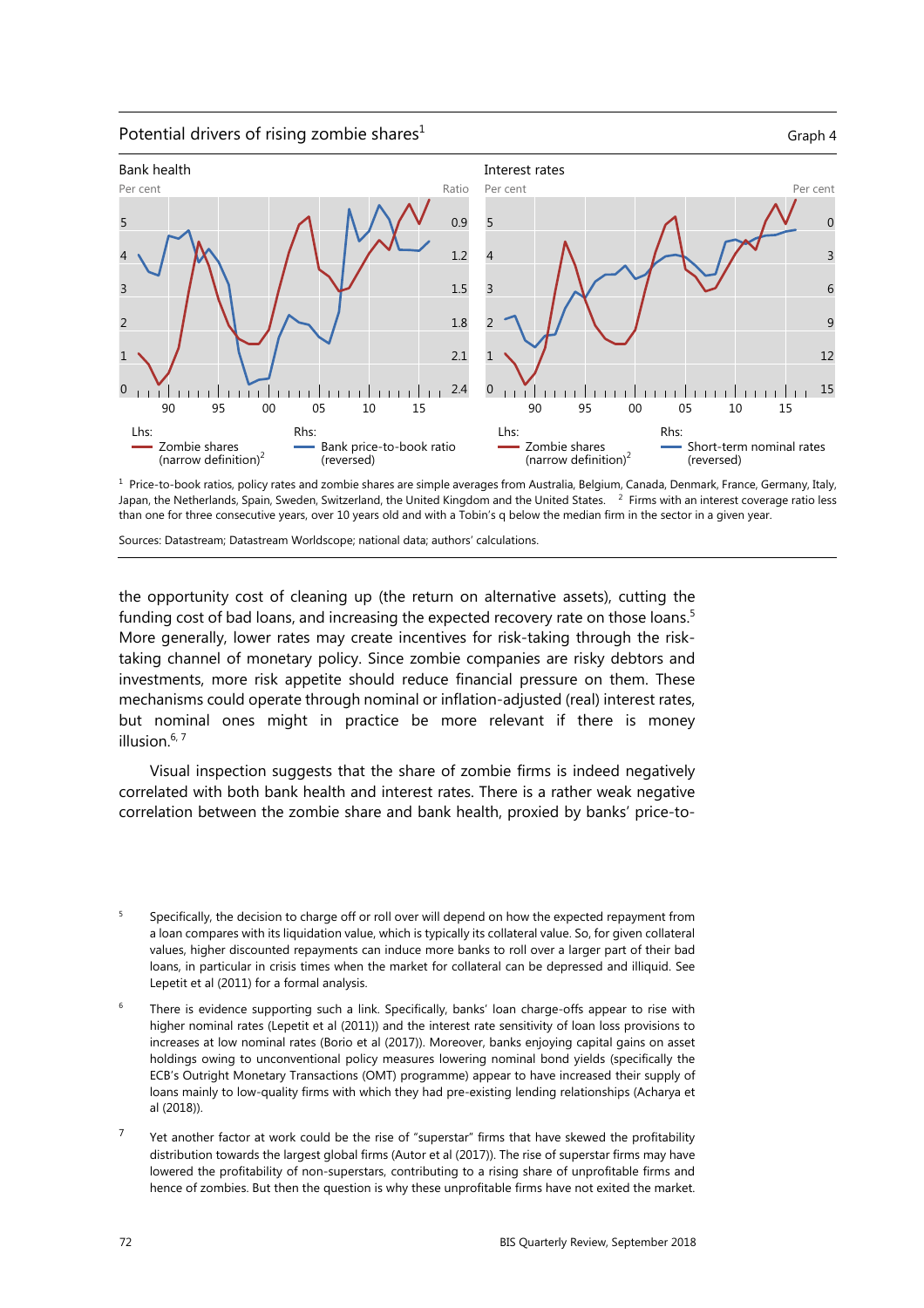book ratios (PBRs)<sup>[8](#page-6-3)</sup> (Graph 4, left-hand panel). The link appears to be rather episodic, emerging in periods of economic downturn or financial stress, such as the early 1990s, the early 2000s and the GFC. But no link is apparent between the trends in these variables. The zombie share trends up, while the PBR does not display any trend from the late 1980s onwards. By contrast, there is a closer correlation between the rising zombie share and the fall in nominal interest rates (right-hand panel). $9$  While one factor could indeed be less pressure to deleverage, the relationship might also reflect reverse causality: a higher share of zombie firms could depress productivity growth, which could in turn lower interest rate levels in the long run.<sup>10</sup> Alternatively, the comovement could also reflect a common factor, such as a fall in aggregate productivity growth.[11](#page-6-0)

A simple way to assess whether bank health and interest rates influence the incidence of zombie firms is to assess whether changes in the two variables predict future zombie shares. Technically, Granger causality tests are designed to do this (Granger (1969)). We implement them based on country panel data over the period 1987–2016. We do so by regressing the country zombie shares on their own lags as well as five lags of the bank price-to-book ratio, of the nominal interest rate and of labour productivity growth (Table 1). We include these variables to capture any common factor that might be at work.

The results suggest that lower nominal interest rates predict an increase in the zombie share, while the effect of bank health is less clear-cut. The level of interest rates over the previous five years is linked to higher zombie shares, and the link is

| Zombie shares, interest rates and bank health: country-level evidence $^1$ |                               |                     |                             |                     |
|----------------------------------------------------------------------------|-------------------------------|---------------------|-----------------------------|---------------------|
|                                                                            | (1)<br>Granger causality test |                     | (2)<br>Long-run multipliers |                     |
|                                                                            | Broad <sup>2</sup>            | Narrow <sup>3</sup> | Broad <sup>2</sup>          | Narrow <sup>3</sup> |
| Interest rate $\rightarrow$ zombie                                         | $10.20***$                    | $10.29***$          | $-0.82***$                  | $-0.27***$          |
| Bank health $\rightarrow$ zombie                                           | $6.19***$                     | $9.41***$           | 0.14                        | $-0.58$             |

 $<sup>1</sup>$  The table reports Granger causality tests (F-tests) with p-values in parentheses and long-run multipliers with t-statistics in parentheses.</sup> "Zombie" refers to the share of zombie firms in listed non-financial corporates; "interest rate" is the nominal short-term interest rate; and "bank health" is the banking sector price-to-book ratio. "→" indicates the direction of causality being tested. Estimates are based on a country panel covering 14 advanced economies over the period 1987–2016. The estimated panels include five lags of each variable as well as five lags of labour productivity growth and control for country fixed effects. Significance at the 1/5/10% level denoted by \*\*\*/\*\*/\*. All tests are based on cluster robust variance-covariance matrices.  $2$  Firms with an interest coverage ratio less than one for three consecutive years and over 10 years old. <sup>3</sup> Broad zombies with a Tobin's q below that of the median firm in the sector in a given year.

<span id="page-6-3"></span><span id="page-6-2"></span><span id="page-6-1"></span>Sources: Datastream; Datastream Worldscope; authors' calculations.

- 8 For a more detailed discussion of bank PBRs and why they are useful proxies for bank health, see Bogdanova et al (2018).
- 9 This is also true for real rates. The correlation between the cross-country average zombie share and short-term ex post real interest rates is –0.75, compared with –0.76 for short-term nominal rates. In our baseline, we use nominal interest rates, but the results are almost identical if real interest rates are used.
- $10$  A standard explanation of the long-run level of nominal interest rates is that they are determined by the level of the "natural" real rate of interest and steady state inflation. The natural real interest rate is defined as the level that equates desired saving and investment at full employment. Standard theory postulates that this rate is closely linked to an economy's trend per capita growth and hence to productivity growth. See BIS (2018) for a discussion of the concept and further references.
- <span id="page-6-0"></span> $11$  This explanation seems less plausible, as it would not explain why unproductive, loss-making firms continue to survive.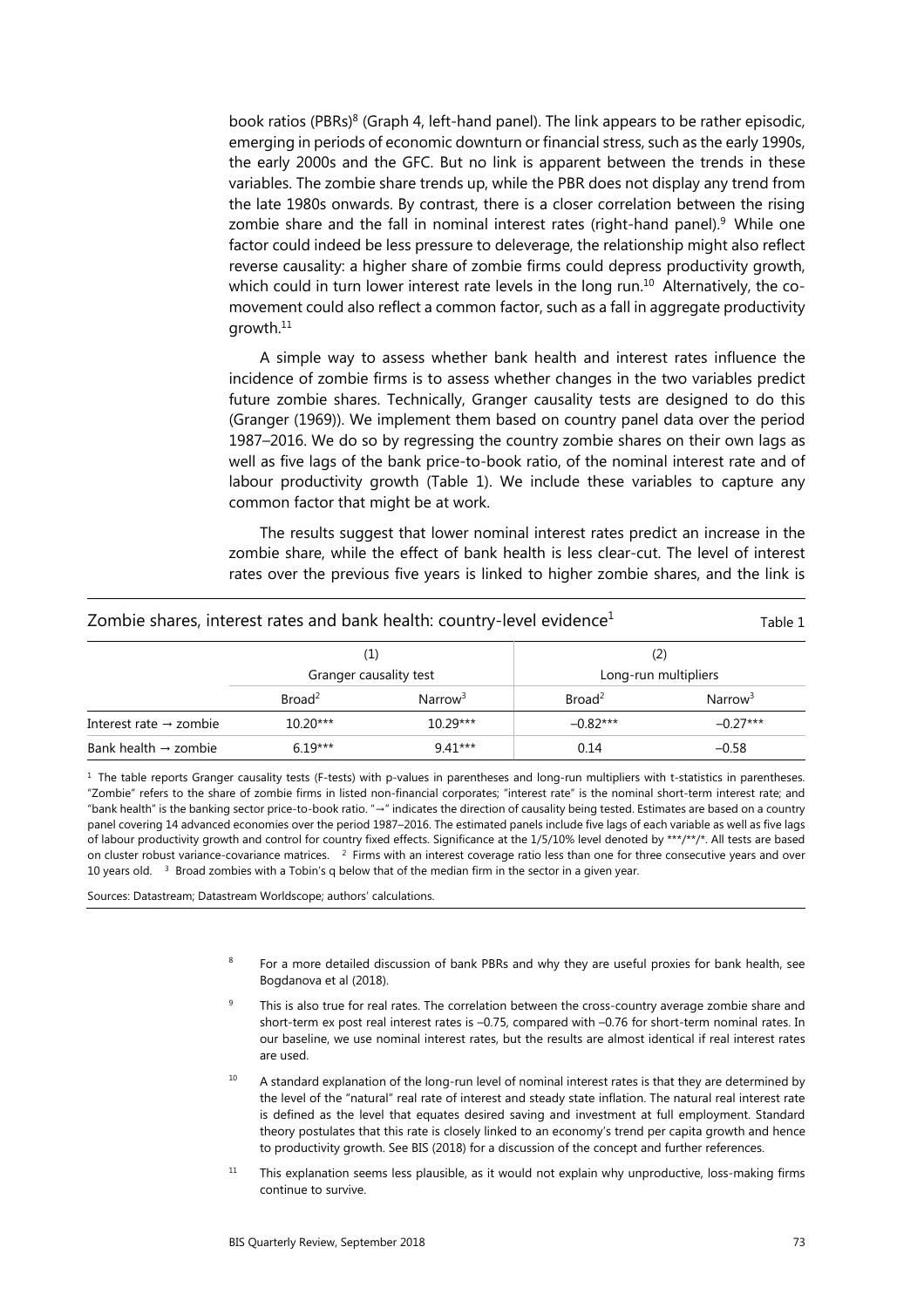#### Cross-sectional test of the drivers of zombie shares<sup>1</sup> Table 2

|                                              | Broad <sup>2</sup>          |                             |                             | Narrow <sup>3</sup>         |                             |                             |
|----------------------------------------------|-----------------------------|-----------------------------|-----------------------------|-----------------------------|-----------------------------|-----------------------------|
|                                              | (1)                         | (2)                         | (3)                         | (4)                         | (5)                         | (6)                         |
| External finance dependences * Interest rate | $-0.079***$                 |                             | $-0.077***$                 | $-0.035***$                 |                             | $-0.035**$                  |
| External finance dependences * Bank health   |                             | 0.112                       | 0.084                       |                             | 0.026                       | 0.013                       |
| Fixed effects                                | Country*<br>time,<br>sector | Country*<br>time,<br>sector | Country*<br>time,<br>sector | Country*<br>time,<br>sector | Country*<br>time.<br>sector | Country*<br>time,<br>sector |
| Number of observations                       | 13,593                      | 13,593                      | 13,593                      | 13,593                      | 13,593                      | 13,593                      |
| R squared                                    | 0.088                       | 0.088                       | 0.088                       | 0.077                       | 0.077                       | 0.077                       |

<sup>1</sup> Estimates from regressions of the form: Zombie share<sub>sct</sub> =  $\beta_1$ (External finance dependence<sub>s</sub> \* Interest rate<sub>ct-1</sub>) +  $\beta_2$ (External finance dependence<sub>s</sub> \* Bank health<sub>ct-1</sub>) +  $\alpha_s$  +  $\gamma_{c,t}$  +  $\varepsilon_{sct}$ . The dependent variable, Zombie share<sub>sct</sub> is the share of physical capital in zombie firms in sector s in country c in year t; External finance dependence<sub>s</sub> in sector s is measured as the median firm's share of capital expenditures that are not financed from operating income. "Interest rate" refers to the nominal short-term interest rate. "Bank health" is the banking sector price-to-book ratio in country  $c$  in year  $t-1$ .  $\alpha_s$  and  $\gamma_{c,t}$  are sector\*year and country\*year fixed effects, respectively. Significance at the 1/5/10% level denoted by \*\*\*/\*\*/\*; standard errors are clustered by sector-year and country-year. <sup>2</sup> Firms with an interest coverage ratio less than one for three consecutive years and over 10 years old.  $3$  Broad zombies with a Tobin's q below that of the median firm in the sector in a given year.

Sources: Datastream; Datastream Worldscope; authors' calculations.

statistically highly significant (Table 1, columns (1) and (2)). An improvement in bank health (an increase in the bank's average price-to-book ratio) also significantly affects the future zombie share (column (1)), but the direction of the effect is not clear and not statistically significant (column (2)). These results suggest that the link is indeed more episodic, associated with financial distress.

A more informative and more robust test of the drivers of the zombie share is to look at differences across sectors. We do so by assessing whether the effect of weaker bank health or lower interest rates is stronger in industries that are more dependent on external funding (considering 48 industries). The intuition is that firms in these industries are more sensitive to financial pressure.<sup>[12](#page-7-1)</sup> These microdata-based tests are better able to address concerns about reverse causality as well as omitted common variables, as it is possible to fully control for the influence of unobserved macroeconomic factors at the country level in any year.

The results are consistent with a role for interest rates. Lower nominal interest rates push up zombie shares in those sectors where firms depend more heavily on external funding (Table 2). The relationship is statistically significant and the effects appear material.<sup>13</sup> Our estimates suggest that the 10 percentage point decline in nominal interest rates since the mid-1980s may account for around 17% of the rise in the zombie share in advanced economies when evaluated at the average industry external finance dependency ratio. Similar results obtain when we use the real, rather than nominal, interest rate (not reported). The role of bank health is not visible. The

<span id="page-7-1"></span> $12$  This is an application of the difference-in-difference method popularised by Rajan and Zingales (1998).

<span id="page-7-0"></span> $13$  These results are also robust to removal of the commodity sectors. Firms in this sector depend greatly on external funding, but may also experience swings in commodity prices related to global economic activity.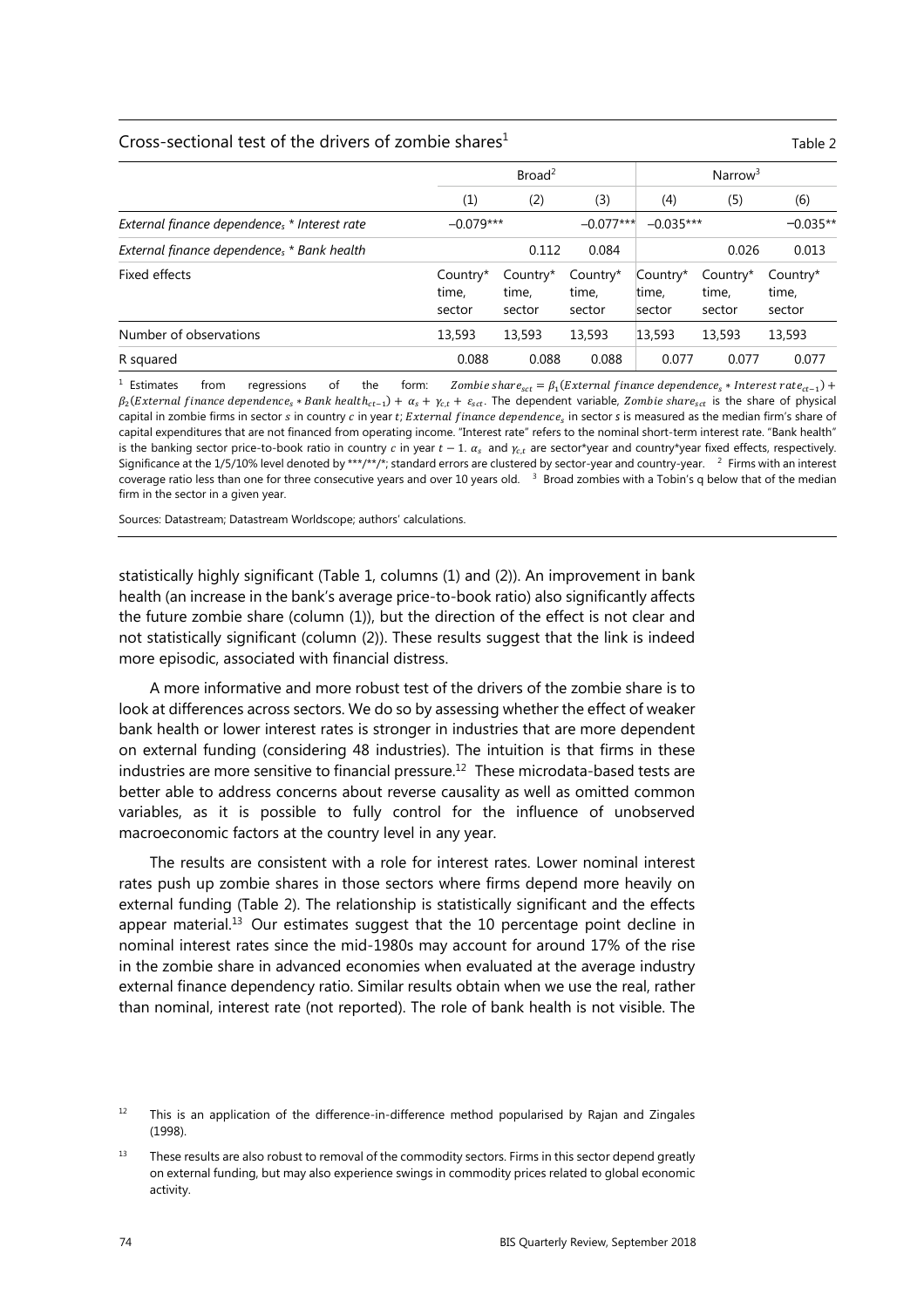





<sup>1</sup> Gross value added per worker, in constant 2010 US dollars. <sup>2</sup> Broad zombies defined as firms with an interest coverage ratio less than one for three consecutive years and over 10 years old. 3Narrow zombies defined as broad zombies with a Tobin's q below the median firm in the sector in a given year. <sup>4</sup> In constant 2010 US dollars, based on Solow residuals from ordinary least squares regression estimates of sectoral production functions.

Sources: Datastream; Datastream Worldscope; authors' calculations.

interaction between external finance dependence and bank health is generally statistically insignificant (columns (2) and (5)), confirming the previous results.

## **Consequences**

Previous studies have found that zombie companies may weaken economic performance (Caballero et al (2008), Adalet McGowan et al (2017)). Zombies are less productive and may crowd out growth of more productive firms by locking resources (so-called "congestion effects"). Specifically, they depress the prices of those firms' products, and raise their wages and their funding costs, by competing for resources.

Our findings are consistent with this hypothesis. On average, labour productivity and total factor productivity of zombie firms are lower than those of their peers (under both zombie definitions): the distribution of productivity of zombies is clearly shifted towards the lower end, ie to the left (Graph 5). This is especially evident for total factor productivity (third and fourth panels).

The more narrowly defined zombie firms also give rise to congestion effects, which are not visible in the case of the broader definition (Table 3). This is reflected in a negative and statistically significant coefficient for the interaction term between non-zombies and the zombie share. Specifically, the estimation results suggest that a 1 percentage point increase in the narrow zombie share in a sector lowers the capital expenditure (capex) rate of non-zombie firms by around 1 percentage point, a 17% reduction relative to the mean investment rate. Similarly, employment growth is 0.26 percentage points lower, an 8% reduction. However, under both definitions we find that non-zombie companies invest more and have higher employment growth (first row in Table 3)*.* Ostensibly, it is the viable firms that expand more.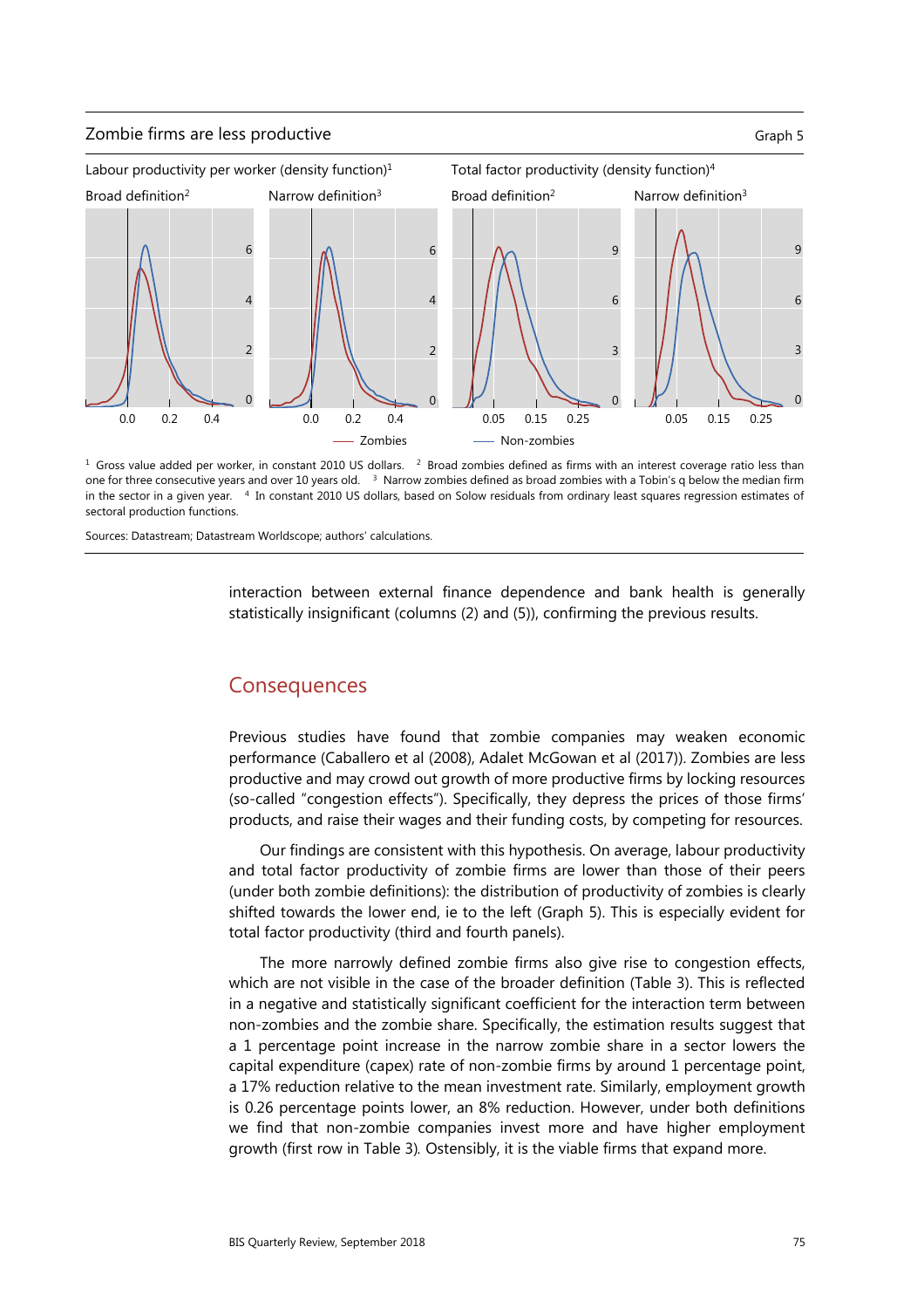#### The zombie congestion effects on non-zombie firms<sup>1</sup>  $\qquad \qquad$  Table 3

|                                      | Capex/Capital      |                     | Employment growth  |                     |
|--------------------------------------|--------------------|---------------------|--------------------|---------------------|
|                                      | Broad <sup>2</sup> | Narrow <sup>3</sup> | Broad <sup>2</sup> | Narrow <sup>3</sup> |
| D(Non-zombie firm)                   | $0.453***$         | $0.648***$          | $0.074***$         | $0.104***$          |
| D(Non-zombie firm) * zombie share    | 0.049              | $-0.996***$         | $-0.113$           | $-0.261***$         |
| Sector*year and country*year effects | Yes                | Yes                 | Yes                | Yes                 |
| Number of observations               | 261,555            | 261,555             | 236,728            | 236,728             |
| R squared                            | 0.206              | 0.206               | 0.069              | 0.069               |

<sup>1</sup> Estimates from the regression  $y_{\text{isct}} = \beta_1 D(\text{nonzombie firm})_{\text{isct}} + \beta_2 D(\text{nonzombie firm})_{\text{isct}} * \text{zombie share}_{\text{s.t-1}} + \beta_3 \log(\text{size}_{\text{isct}}) + \beta_4 D(\text{nonzombie firm})_{\text{isct}} + \beta_5 D(\text{nonzombie firm})_{\text{isct}} + \beta_6 D(\text{nonzombie firm})_{\text{isct}} + \beta_7 D(\text{nonzombie firm})_{\text{isct}} + \beta_7 D(\text{non$  $\beta_A$ firm age<sub>isct</sub> +  $\alpha_{s,t}$  +  $\gamma_{c,t}$  +  $\varepsilon_{isct}$ . The dependent variable  $\gamma_{isct}$  is either capital expenditures as a ratio of lagged physical capital or employment growth defined as 0.5 \*  $\frac{employment_{it}-employment_{it}-1}{employment_{it}-1}$  in firm  $i$  in sector  $s$  of country  $c$  in year  $t$ .  $\alpha_{s,t}$  and  $\gamma_{c,t}$  are sector\*year and country\*year fixed effects, respectively. The variable D(non-zombie firm) is a dummy variable taking the value of one if the firm is not classified as a zombie. "Zombie share" is the share of total assets in zombie firms in a given sector in a year. Significance at the 1/5/10% level denoted by \*\*\*/\*\*/\*; standard errors are double-clustered by country and sector. <sup>2</sup> Firms with an interest coverage ratio less than one for three consecutive years and over 10 years old. <sup>3</sup> Broad zombies with a Tobin's q below that of the median firm in the sector in a given year.

Sources: Datastream Worldscope; authors' calculations.

The economy-wide impact on productivity from the rise in zombie firms can be assessed by exploiting the global nature of the zombie phenomenon. In particular, to assess the productivity impact, we isolate the rise in a country's zombie share only due to the exposure of its capital stock to the global industry trends in zombification. We find that when the zombie share increases, productivity growth declines significantly, but only for the narrowly defined zombies (Table 4), consistent with our previous finding of a negative zombie congestion effect for this zombie measure (Table 3). This result is robust to controlling for lagged productivity growth and cyclical factors captured by the output gap. The estimates indicate that when the zombie share in an economy increases by 1%, productivity growth declines by around 0.3 percentage points.

| Zombie firms push down aggregate productivity growth $1$<br>Table 4 |                    |          |                     |            |
|---------------------------------------------------------------------|--------------------|----------|---------------------|------------|
|                                                                     | Broad <sup>2</sup> |          | Narrow <sup>3</sup> |            |
|                                                                     | $\left( 1\right)$  | (2)      | (3)                 | (4)        |
| Zombie share                                                        | $-1.237$           | $-1.347$ | $-0.584**$          | $-0.327**$ |
| Output gap and lagged productivity controls                         | No                 | Yes      | No                  | Yes        |
| Country/year fixed effects                                          | Yes                | Yes      | Yes                 | Yes        |
| Number of observations                                              | 409                | 383      | 409                 | 383        |

 $^1$  Estimates from the instrumental variable regression Total factor productivity growth<sub>ct+1</sub> =  $\beta_1$ zombie share<sub>ct</sub> +  $\beta_2$ output gap<sub>ct</sub> +  $\beta_3$ Total factor productivity growth<sub>et</sub> +  $\alpha_c + \gamma_t + \varepsilon_{ct}$ . The physical capital-weighted zombie share<sub>ct</sub> in country c in year *t* is instrumented with a shift-share instrument which measures zombie exposure of a country to the global zombie share, ie  $\sum_{i=1}^l{capitals}$   $harel_{ic}$   $zombiesharel_{it}$  , where capitalshare<sub>ict</sub> is the share of capital in industry *i* in country c in year t and *zombieshare*<sub>ir</sub> is the zombie share in industry *i* across all 14 economies in our sample in year *t*.  $\alpha_c$  and  $\gamma_t$  are country and year fixed effects, respectively. Significance at the 1/5/10% level denoted by \*\*\*/\*\*/\*; standard errors are double-clustered by country and sector. <sup>2</sup> Firms with an interest coverage ratio less than one for three consecutive years and over 10 years old. 3 Broad zombies with a Tobin's q below that of the median firm in the sector in a given year.

Sources: OECD; Datastream Worldscope; Penn World Tables; authors' calculations.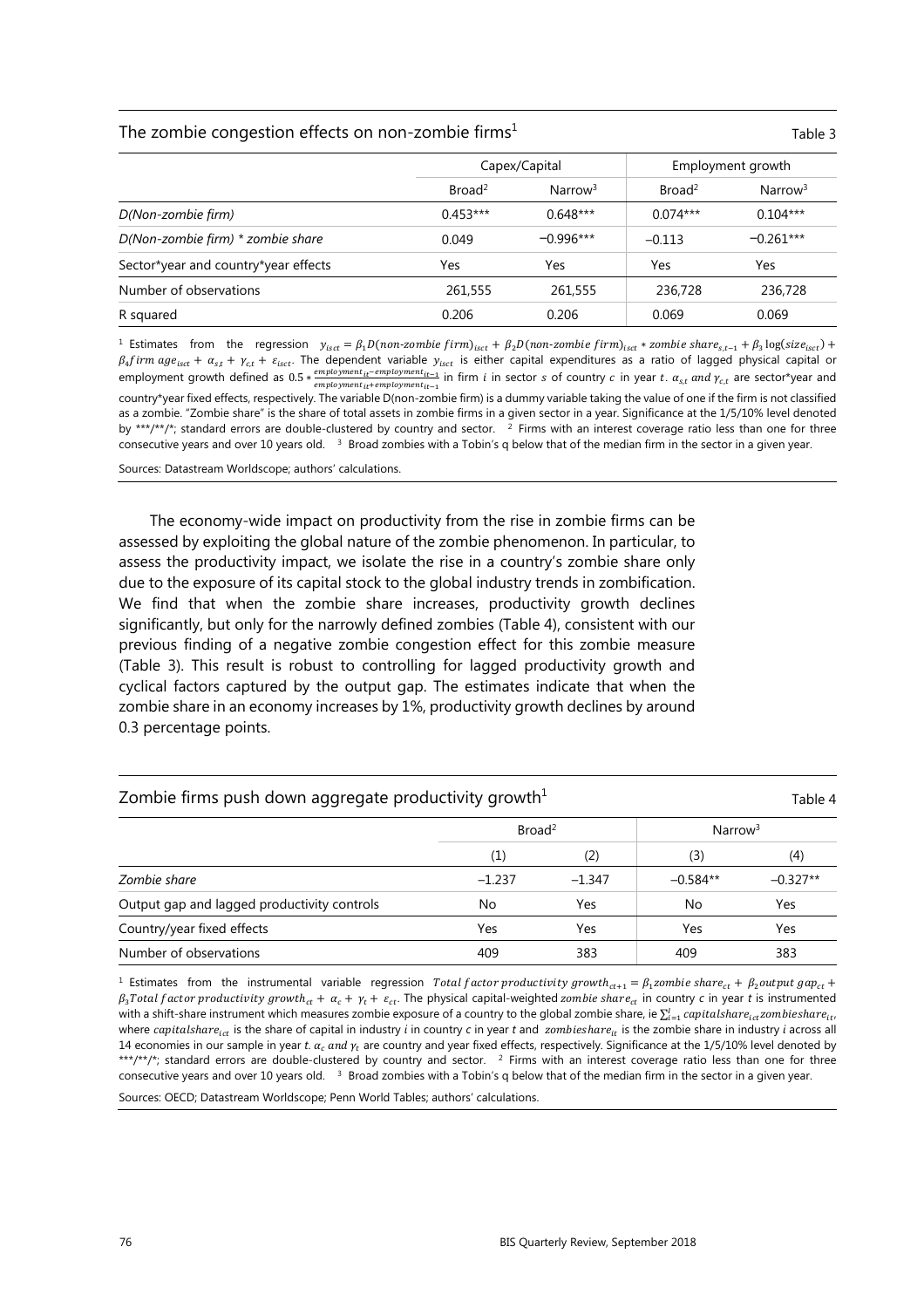# **Conclusions**

What do our results mean for central bank policy? Among other things, they highlight a difficult trade-off (Haldane (2017)). Lower rates boost aggregate demand and raise employment and investment in the short run. But the higher prevalence of zombies they leave behind misallocate resources and weigh on productivity growth. Should this effect be strong enough to reduce growth, it could even depress interest rates further. Our study cannot answer this question. We leave the exploration of this tradeoff to future research.